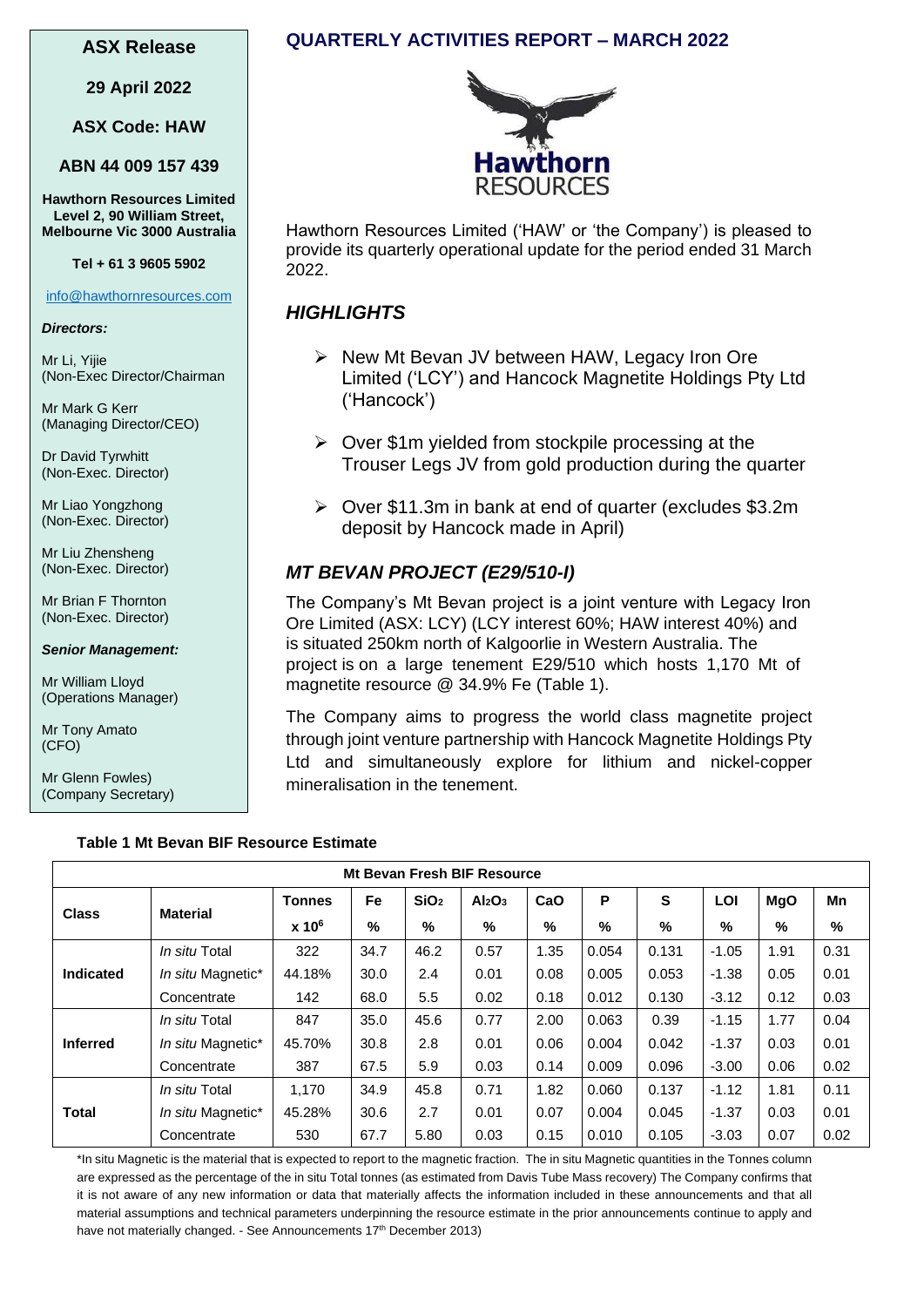#### *Exploration for nickel/copper and lithium and associated metals*

Initial geological reconnaissance and rock chip sampling was conducted in the eastern region of the Mt Bevan exploration lease. Pegmatite development in the area appears weak. Detailed geological mapping and surface sampling will now be undertaken in the northern and eastern areas. The northern area is proximal to the St George Cathedrals Ni-Cu sulphide discovery and the eastern area is along strike of the broad NNW trending corridor from the recently reported Red Dirt Minerals Li/Ta discovery at Mt Ida. Extensive pegmatite development is associated with the Mt Alexander granite which intrudes into the mafic dyke rocks that host the SGQ Ni-Cu deposits. Potentially there are chances to discover these pegmatites in the areas as similar a geological setting is evident.

#### *Mt Bevan post-quarter events – new Mt Bevan joint venture with Hancock Magnetite Holdings Pty Ltd ('Hancock')*

The final agreement between LCY, HAW, and Hancock was signed in the first week of April 2022 – refer ASX announcement 7 April 2022 – *'Mt Bevan Agreement Completion'.*

The details of the term sheet were originally outlined in the ASX announcement of 15 November 2021 and the final agreement comprises:

- Hancock having exclusive right to earn-in to the Mt Bevan iron ore project and form a new joint venture agreement
- Hancock funding the Pre-feasibility Study (PFS)
- Hancock appointing Atlas Iron Pty Ltd (Atlas) as the manager of the new Joint Venture
- LCY and HAW retaining all non-iron ore mineral rights.

In early April, Hancock also made the initial investment of \$9m for a 30% interest in the Project (Initial Investment) with \$8m cash being paid to Legacy Iron (\$4.8m) and Hawthorn (\$3.2m) and the remaining \$1m to be available as working capital for the new Joint Venture. With the completion of the Initial Investment, Hancock now holds a 30% interest in the Project with LCY and HAW holding 42% and 28% respectively.

Earn-in occurs with Hancock increasing its interest in the Project by a further 21% through the funding of a completed PFS. After the earn-in, Hancock will hold 51%, LCY will hold 29.4% and HAW will hold 19.6% of the Project.

Thereafter, and subject to favourable outcomes, work programs will be undertaken with the intention of further advancing the Project to a Bankable Feasibility Study.

# *TROUSER LEGS JOINT VENTURE - Gold*

The Company's Trouser Legs project is a joint venture with GEL Resources (HAW 70% and GEL 30% interests) and is located 140km north-east of Kalgoorlie at Pinjin in West Australia within the prolific south Laverton Tectonic Zone (SLTZ) – refer location map in Figure 1 below.

During the quarter the Company completed its first two programs of processing the Trouser Legs low-grade stockpiles. These programs yielded better than expected results which are shown in Table 1 below.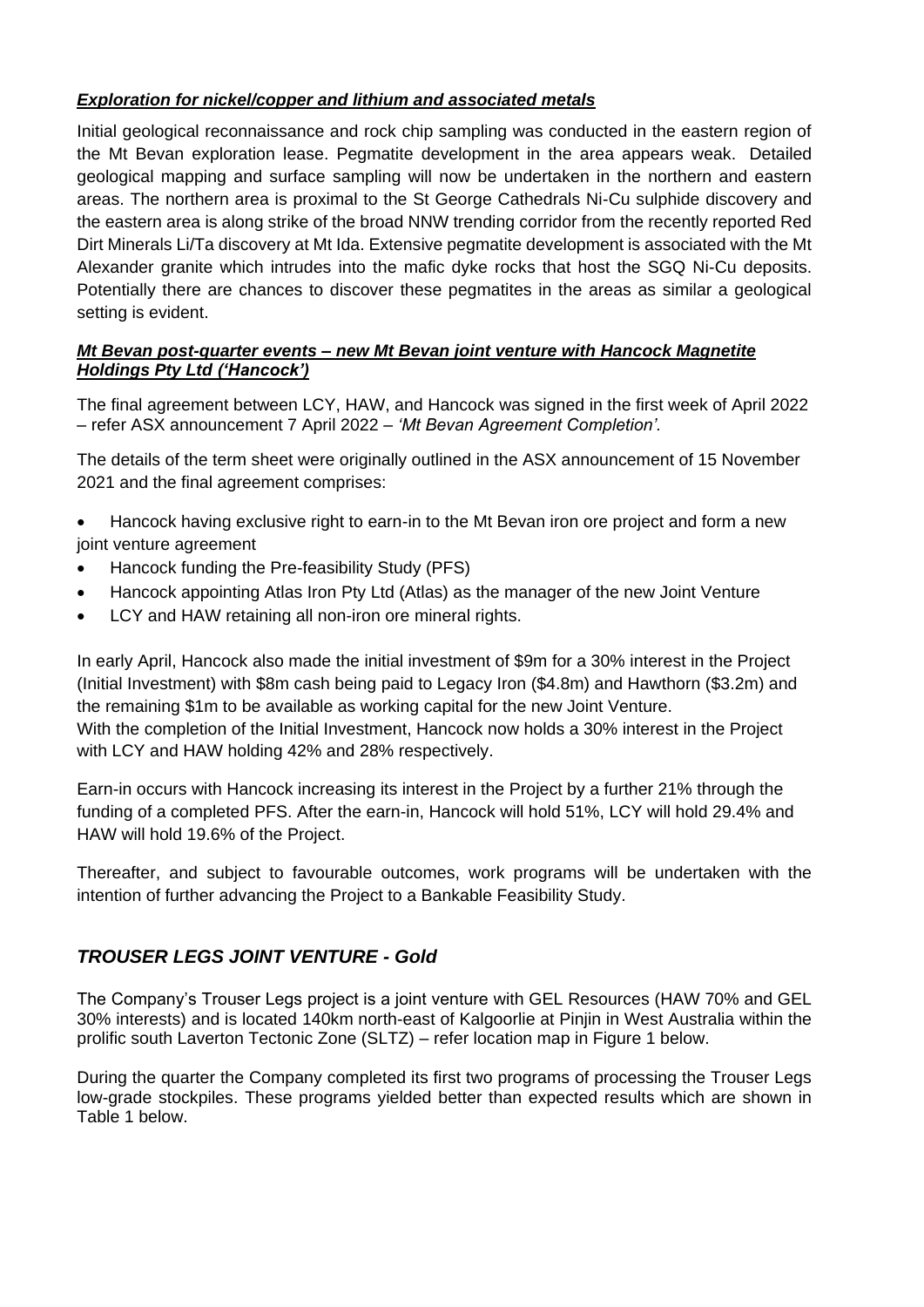#### **Table 1 – March 2022 quarter gold production results**

| <b>Trouser Legs Gold Production</b> | <b>Results</b> |  |
|-------------------------------------|----------------|--|
| Stockpile quantity hauled           | 49,760 tonnes  |  |
| Gold recovered                      | 2,184 ounces   |  |
| Sale proceeds*                      | \$5.65m        |  |
| Extraction and haulage costs*       | \$1.54m        |  |
| Milling costs*                      | \$2.43m        |  |
| Other costs*                        | \$0.15m        |  |
| Net proceeds*                       | \$1.53m        |  |
| Hawthorn Resources 70% share*       | \$1.07m        |  |

\* all dollar amounts are excluding GST

The remaining low-grade stockpiles consists of approximately 90,000 tonnes of ore and the Company is presently undertaking an assessment of the quality and viability of processing the remaining stockpiles.

# *EXPLORATION*

# *Pinjin Tenements: E31/1094, E31/781, E31/782, E31/783 and E31/1050*

*(Hawthorn Resources Limited 70%; Gel Resources 30%)* 

During the quarter a review of the tenements surrounding the Anglo Saxon open pit and along strike from the pit was conducted; as a result a program of approx. 2,000m of RC drilling will commence shortly on all of these tenements.

A focus of the program will be the prospective Tomahawk prospect, within E31/1094, which is along strike from Anglo Saxon and where historic drilling returned numerous elevated drill hole intercepts in proximity to a mapped porphyry unit.

#### *Edjudina Tenements: M31/481*

*(Hawthorn Resources Limited: 100%)*

For the March 2022 quarter, only tenement maintenance work continued at Edjudina.

As announced in the September 2021 quarterly Report future RC drilling plans will be focussed further east testing near surface and deeper sections of the Neta Lode which was the target of underground historic mining via the Geneve and Senate shafts on lease ML481 and noting *"… Whilst much of the past RC drilling by the company has tested this area the holes are widely spaced and require in-fill testing. Also, no deeper diamond drilling has been conducted which is needed to test such deep targets at a depth of 200 metres below surface…".*

This drill program will commence following completion of the proposed Pinjin exploration program detailed above.

For the full September 2021 Quarterly Report to the ASX go to website: www.hawthornresources.com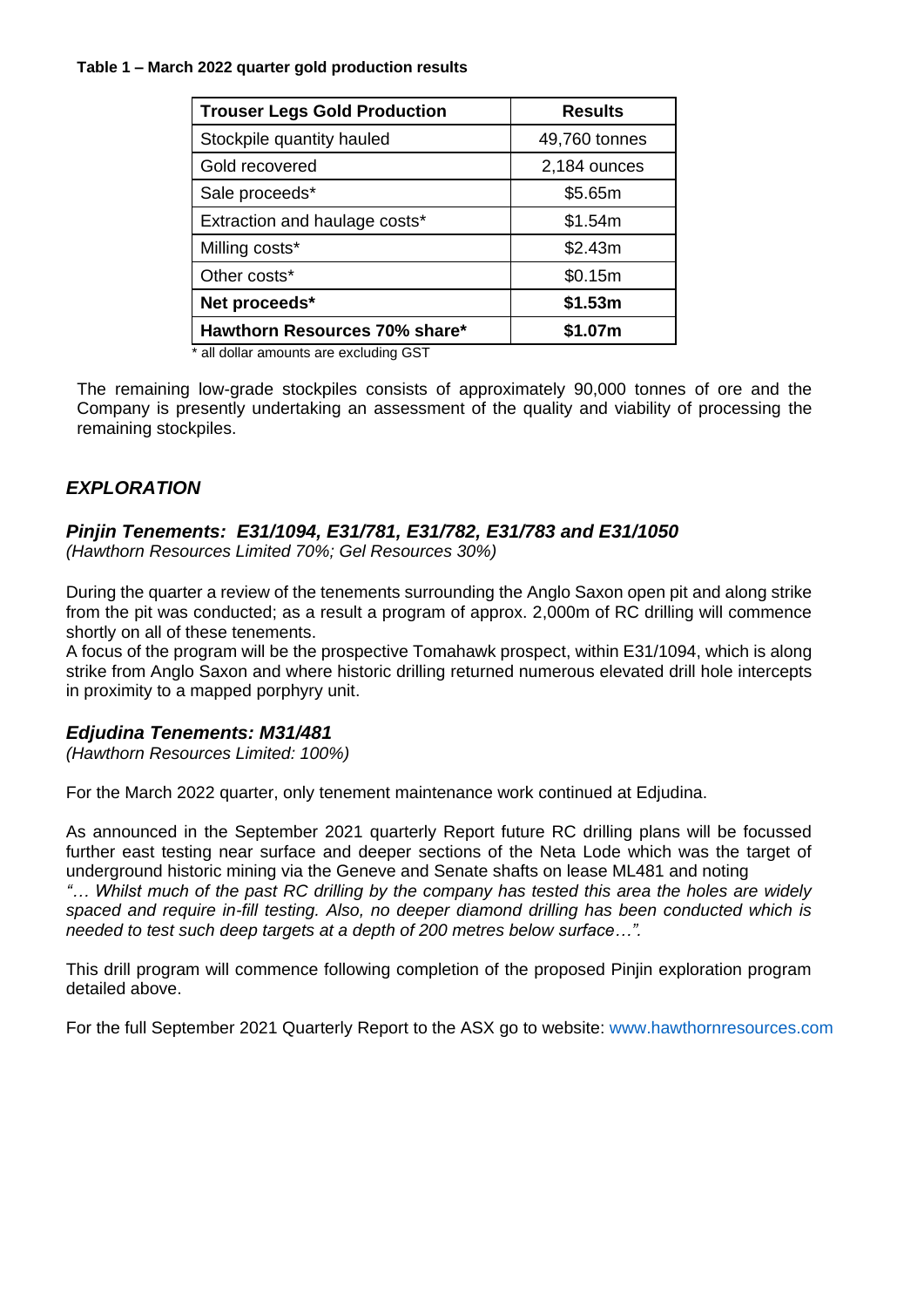# *Figure 1 – Project location map – Western Australia Goldfields*

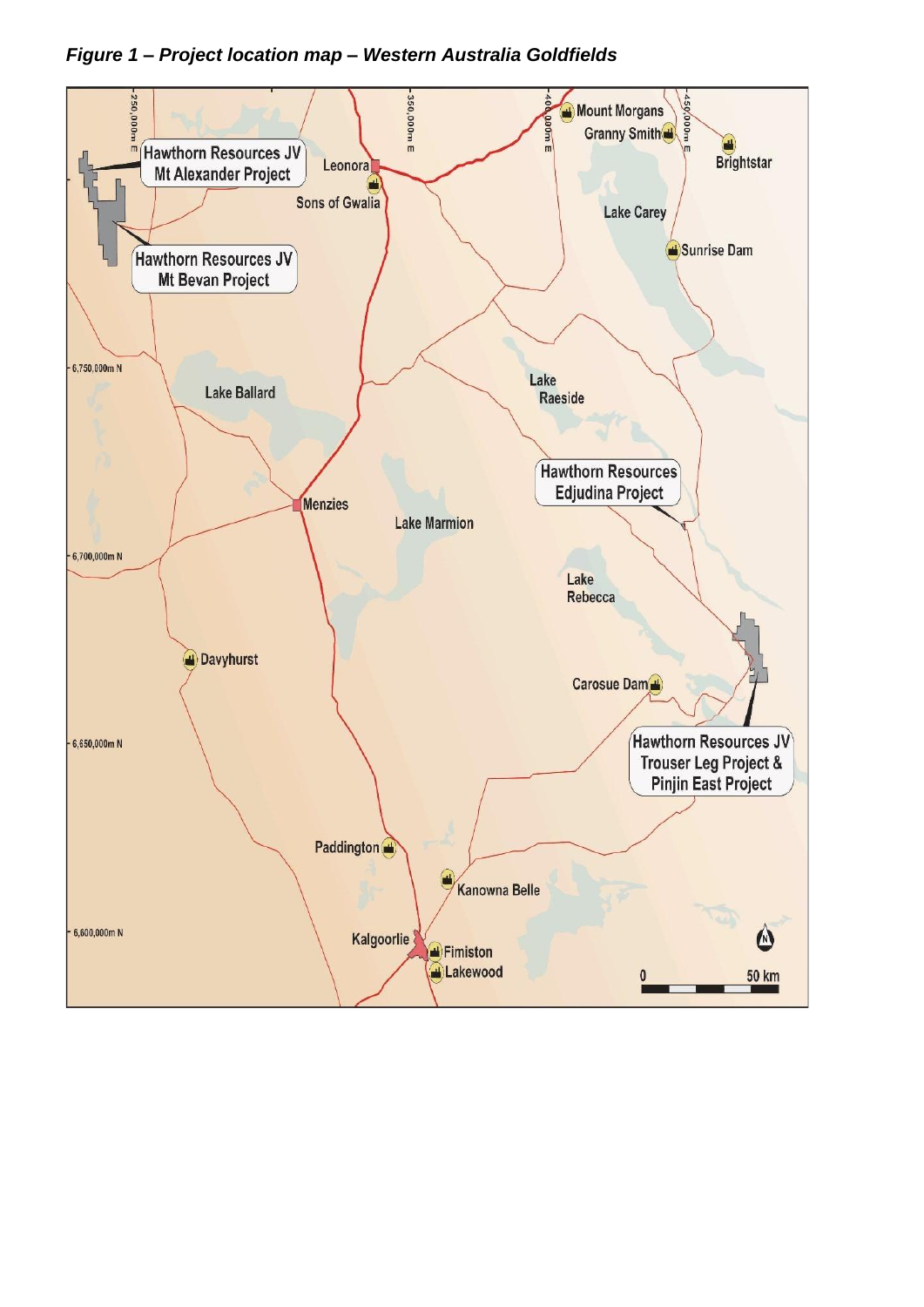#### *CORPORATE UPDATE*

# **Board of Directors and Company Secretary**

No changes to the Board membership occurred during the March quarter or up to the date of this Report. The Board continues to comprise five Non-Executive Directors and one Executive Director.

After 14 years of continuous service, Mr Mourice Garbutt retired as Company Secretary during the quarter and was replaced by Mr Glenn Fowles (refer ASX announcement 14 April 2022 – 'Company Update')

### **Issued Securities – ASX Limited securities code: "HAW"**

The number of ordinary fully paid shares on issue and quoted on the official lists of the ASX at 31 March 2022 was 333,515,613 fully paid ordinary shares (December 2021: 333,515,613 shares) as held in 3,772 shareholder accounts (December 2021: 3,811).

At 31 March 2022 the Top 20 Shareholdings held 240,489,610 shares (December 2021: 240,767,882 shares) being 72.1 per cent of the number of shares on issue (December 2021: 72.2 per cent).

## **Unmarketable Parcels Program**

During the quarter the Company commenced a program to acquire unmarketable parcels of shares held by shareholders. For further information refer to ASX announcement 'Letter to shareholders with unmarketable parcels of shares' released on 28 March 2022.

It is expected that over 2,000 small shareholders representing an average holding of less than 1,000 shares each will participate in the program when it closes on 16 May 2022.

## **Funding/Cash Balance/Working Capital**

At 31 March 2022 the Company held funds-on-hand of A\$11.36 million (December 2021: A\$10.63 million). For full details of Cashflow movements refer to the Appendix 5B Report accompanying this Quarterly Activities Report.

The above reported funds on hand at quarter end relate to the movement in cash during the quarter under review and are not to be confused with the accrual accounting system applicable in the preparation and audit of financial statements.

As at the quarter end the Company and the Trouser Legs Mining Joint Venture ("TLMJV"), as managed by the Company, as required under accounting standards, accrue and account for expenditures and revenues incurred/generated during the quarter but have not, as at quarter end, been paid or received.

Such accrued outflow items include Joint Venture Distributions and Accrued Expenditures, such as Trading Creditors, GST Collections and Credits, Local Government rates/taxes, mining operations closure and rehabilitation of mine site.

## **Supreme Court Judgment**

The Company is pleased to announce that, after nearly 4 years of case and deliberation, that it has received a positive ruling in the case '*GDA 10 of 2018 Tisala Pty Ltd v Hawthorn Resources Ltd & Or*' conducted in the West Australian Supreme Court which commenced in June of 2018. Please refer to the Company's June 2018 Quarterly Activities Report released on 31 July 2018 for the original disclosure of this case. Costs were awarded to HAW and no further action is proposed or anticipated in this matter.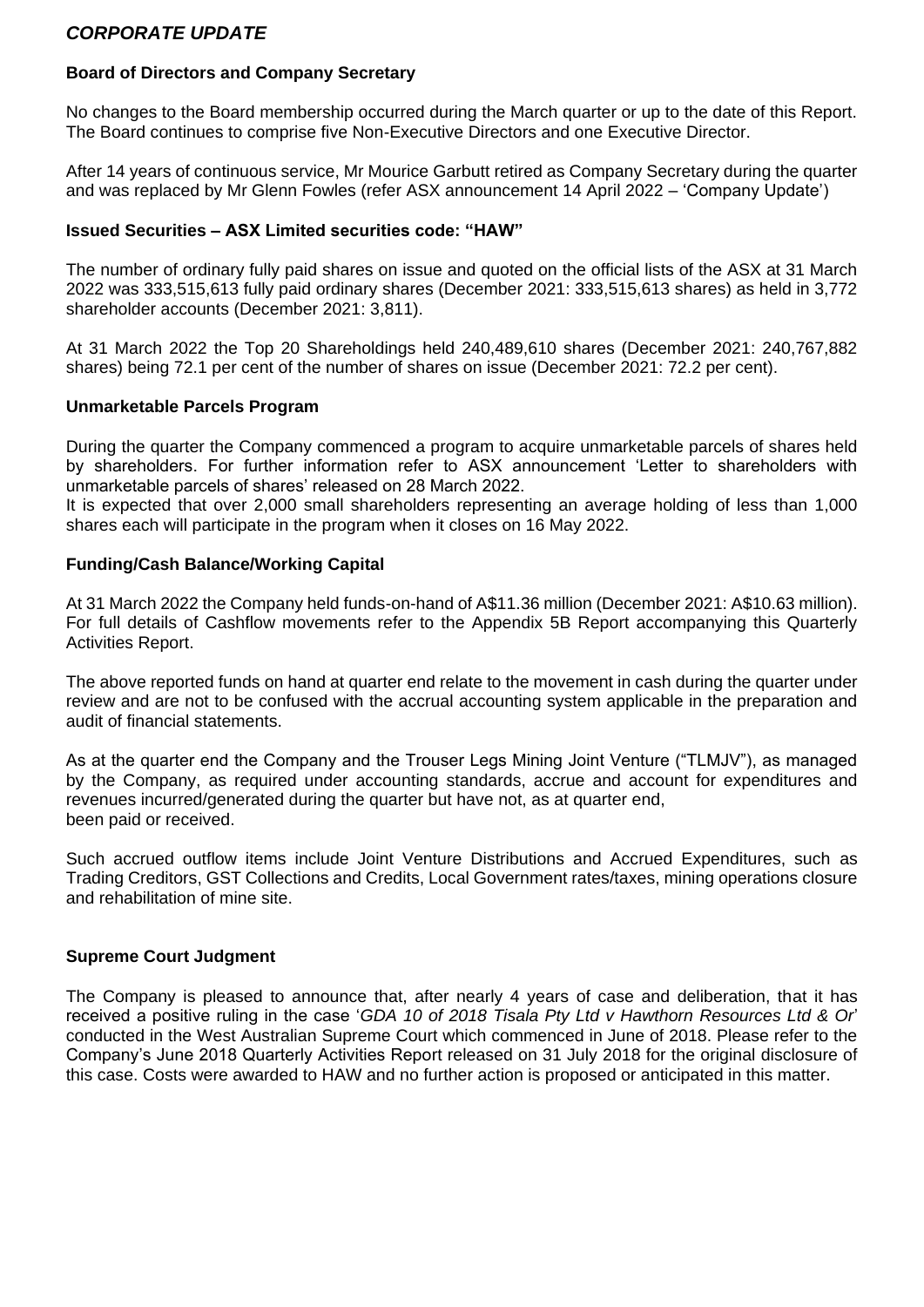# **Appendix 5B**

# **Mining exploration entity or oil and gas exploration entity quarterly cash flow report**

| Name of entity             |                                   |
|----------------------------|-----------------------------------|
| HAWTHORN RESOURCES LIMITED |                                   |
| ABN                        | Quarter ended ("current quarter") |
| 44 009 157 439             | 31 March 2022                     |

|     | <b>Consolidated statement of cash flows</b>       | <b>Current quarter</b><br>\$A'000 | Year to date<br>(9 months)<br>\$A'000 |
|-----|---------------------------------------------------|-----------------------------------|---------------------------------------|
| 1.  | Cash flows from operating activities              |                                   |                                       |
| 1.1 | Receipts from customers *                         | 5,647                             | 5,647                                 |
| 1.2 | Payments for                                      |                                   |                                       |
|     | exploration & evaluation (if expensed)<br>(a)     | (146)                             | (674)                                 |
|     | (b)<br>development & maintenance                  |                                   | (325)                                 |
|     | production *<br>(c)                               | (4, 553)                          | (4, 553)                              |
|     | (d)<br>staff costs                                | (137)                             | (284)                                 |
|     | administration and corporate costs<br>(e)         | (241)                             | (755)                                 |
| 1.3 | Dividends received (see note 3)                   |                                   |                                       |
| 1.4 | Interest received                                 | 3                                 | 9                                     |
| 1.5 | Interest and other costs of finance paid          |                                   |                                       |
| 1.6 | Income taxes paid                                 |                                   |                                       |
| 1.7 | Government grants and tax incentives              |                                   |                                       |
| 1.8 | Other- GST refunds/(payments)                     | 157                               | 175                                   |
| 1.9 | Net cash from / (used in) operating<br>activities | 730                               | (760)                                 |

\*100% of gross receipts from customers and productions costs included as Manager of the TLMJV project whereby HAW has a 70% working interest

| 2.  | Cash flows from investing activities             |   |  |
|-----|--------------------------------------------------|---|--|
| 2.1 | Payments to acquire:                             |   |  |
|     | entities<br>(a)                                  | - |  |
|     | (b)<br>tenements                                 | - |  |
|     | property, plant and equipment<br>(C)             | ۰ |  |
|     | exploration & evaluation (if capitalised)<br>(d) | ۰ |  |
|     | investments<br>(e)                               | ۰ |  |
|     | other non-current assets<br>(f)                  | - |  |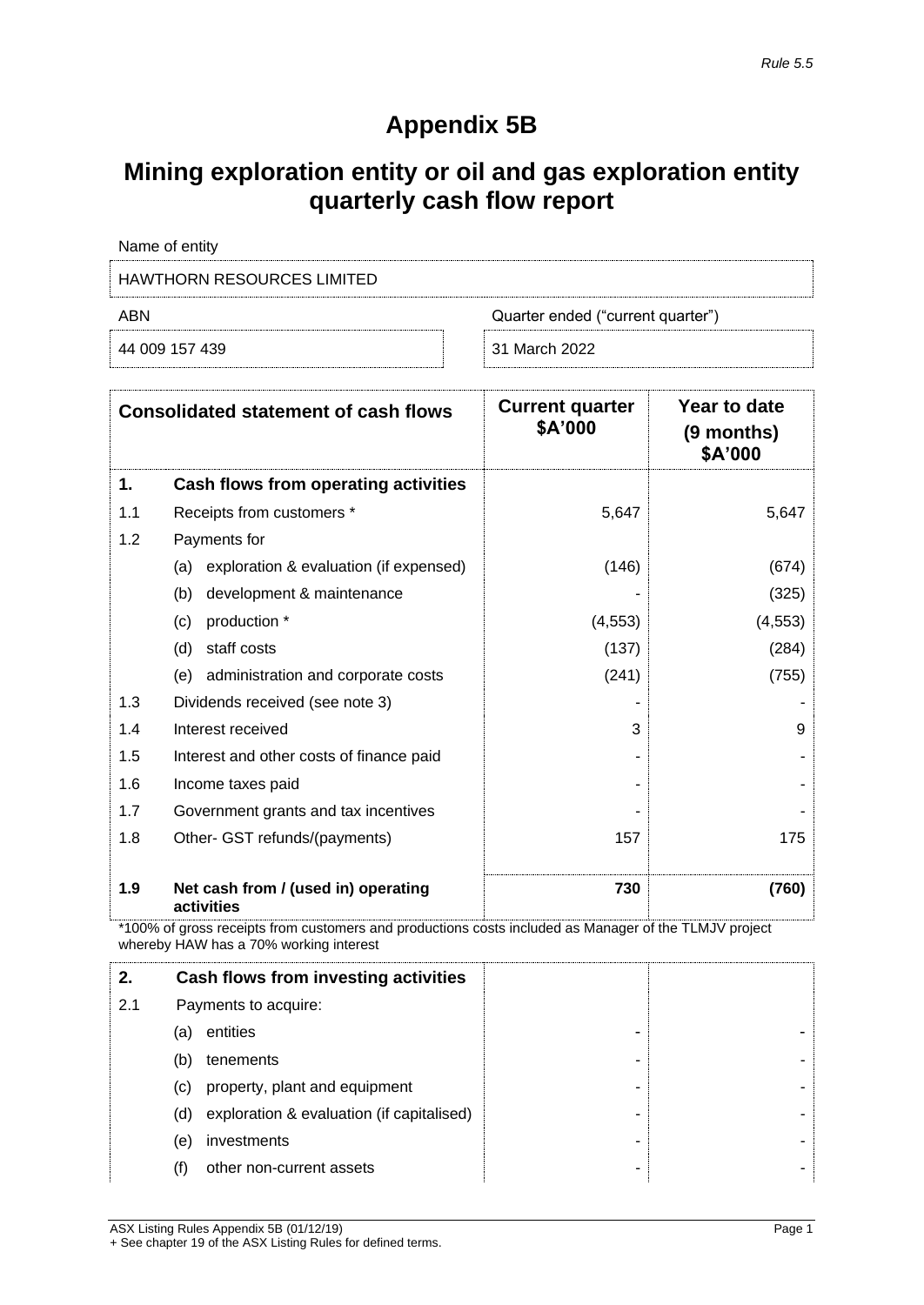|     | <b>Consolidated statement of cash flows</b>       | <b>Current quarter</b><br>\$A'000 | Year to date<br>(9 months)<br>\$A'000 |
|-----|---------------------------------------------------|-----------------------------------|---------------------------------------|
| 2.2 | Proceeds from the disposal of:                    |                                   |                                       |
|     | entities<br>(a)                                   |                                   |                                       |
|     | (b)<br>tenements                                  |                                   |                                       |
|     | property, plant and equipment<br>(c)              |                                   |                                       |
|     | (d)<br>investments                                |                                   |                                       |
|     | (e)<br>other non-current assets                   |                                   |                                       |
| 2.3 | Cash flows from loans to other entities           |                                   |                                       |
| 2.4 | Dividends received (see note 3)                   |                                   |                                       |
| 2.5 | Other (provide details if material)               |                                   |                                       |
| 2.6 | Net cash from / (used in) investing<br>activities |                                   |                                       |

| 3.   | <b>Cash flows from financing activities</b>                                                |  |
|------|--------------------------------------------------------------------------------------------|--|
| 3.1  | Proceeds from issues of equity securities<br>(excluding convertible debt securities)       |  |
| 3.2  | Proceeds from issue of convertible debt<br>securities                                      |  |
| 3.3  | Proceeds from exercise of options                                                          |  |
| 3.4  | Transaction costs related to issues of equity<br>securities or convertible debt securities |  |
| 3.5  | Proceeds from borrowings                                                                   |  |
| 3.6  | Repayment of borrowings                                                                    |  |
| 3.7  | Transaction costs related to loans and<br>borrowings                                       |  |
| 3.8  | Dividends paid                                                                             |  |
| 3.9  | Other (Return of Capital)                                                                  |  |
| 3.10 | Net cash from / (used in) financing<br>activities                                          |  |

| 4.  | Net increase / (decrease) in cash and<br>cash equivalents for the period |        |        |
|-----|--------------------------------------------------------------------------|--------|--------|
| 4.1 | Cash and cash equivalents at beginning of<br>period                      | 10,625 | 12,115 |
| 4.2 | Net cash from / (used in) operating<br>activities (item 1.9 above)       | 730    | (760)  |
| 4.3 | Net cash from / (used in) investing activities<br>item 2.6 above)        |        |        |
| 4.4 | Net cash from / (used in) financing activities<br>(item 3.10 above)      |        |        |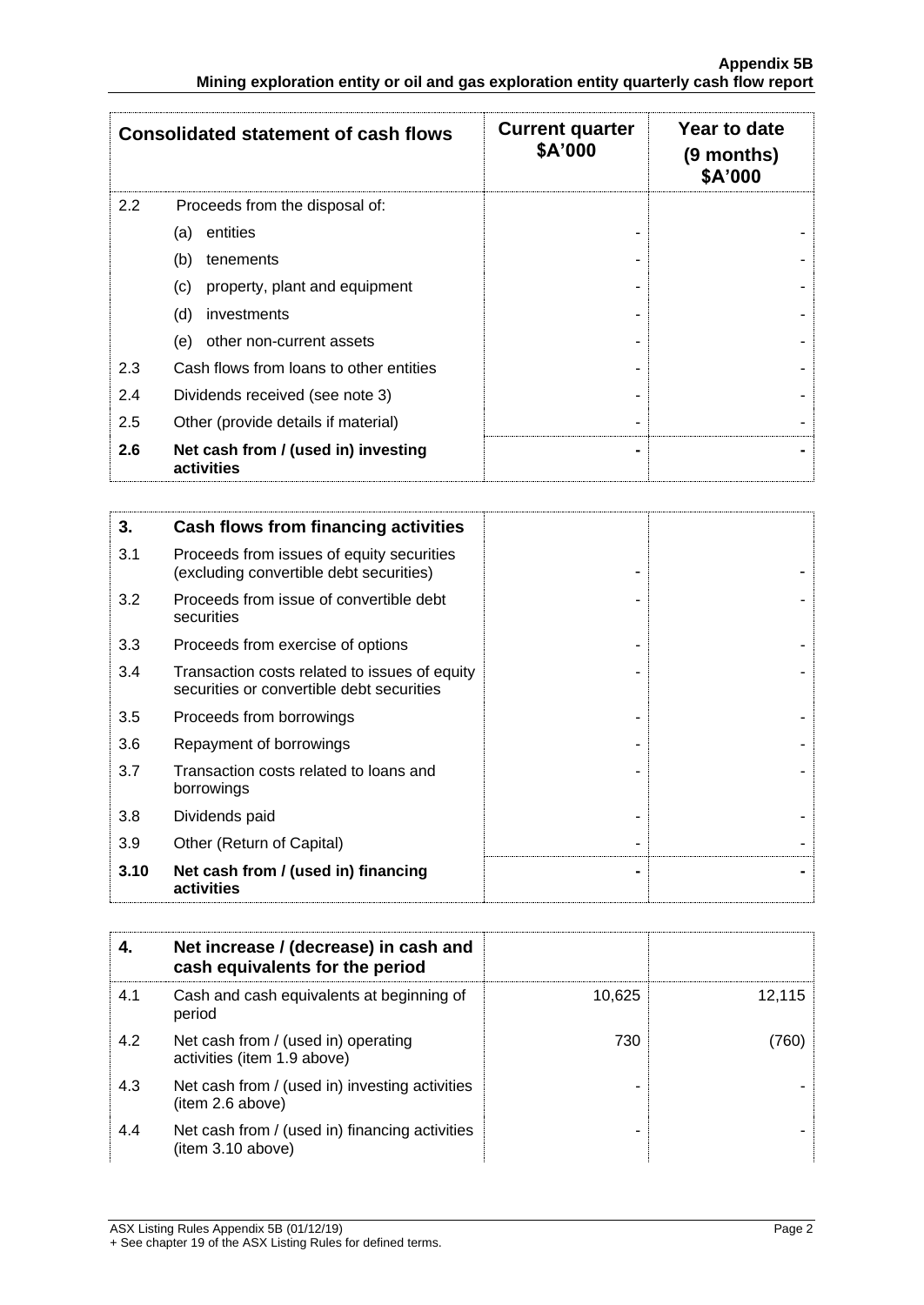| <b>Consolidated statement of cash flows</b> |                                                      | <b>Current quarter</b><br>\$A'000 | Year to date<br>(9 months)<br>\$A'000 |
|---------------------------------------------|------------------------------------------------------|-----------------------------------|---------------------------------------|
| 4.5                                         | Effect of movement in exchange rates on<br>cash held |                                   |                                       |
| 4.6                                         | Cash and cash equivalents at end of<br>period        | 11.355                            | 11.355                                |

| 5.  | Reconciliation of cash and cash<br>equivalents<br>at the end of the quarter (as shown in the<br>consolidated statement of cash flows) to the<br>related items in the accounts | <b>Current quarter</b><br>\$A'000 | <b>Previous quarter</b><br>\$A'000 |
|-----|-------------------------------------------------------------------------------------------------------------------------------------------------------------------------------|-----------------------------------|------------------------------------|
| 5.1 | <b>Bank balances</b>                                                                                                                                                          | 1.674                             | 947                                |
| 5.2 | Call deposits                                                                                                                                                                 | 8,132                             | 8,130                              |
| 5.3 | Bank overdrafts                                                                                                                                                               |                                   |                                    |
| 5.4 | Other (Mine Rehabilitation Fund)                                                                                                                                              | 1,549                             | 1,548                              |
| 5.5 | Cash and cash equivalents at end of<br>quarter (should equal item 4.6 above)                                                                                                  | 11,355                            | 10,625                             |

| 6.  | Payments to related parties of the entity and their<br>associates                          | <b>Current quarter</b><br><b>\$A'000</b> |
|-----|--------------------------------------------------------------------------------------------|------------------------------------------|
| 6.1 | Aggregate amount of payments to related parties and their<br>associates included in item 1 | 155                                      |
| 6.2 | Aggregate amount of payments to related parties and their<br>associates included in item 2 |                                          |

Note: if any amounts are shown in items 6.1 or 6.2, your quarterly activity report must include a description of, and an explanation for, such payments

| Directors fees & salary \$108,325 (Previous Quarter \$61,825)              |
|----------------------------------------------------------------------------|
| Fully Serviced Office facility rental \$46,750 (Previous Quarter \$46,750) |
| Company requested Consulting Fees \$NIL (Previous Quarter \$2,475)         |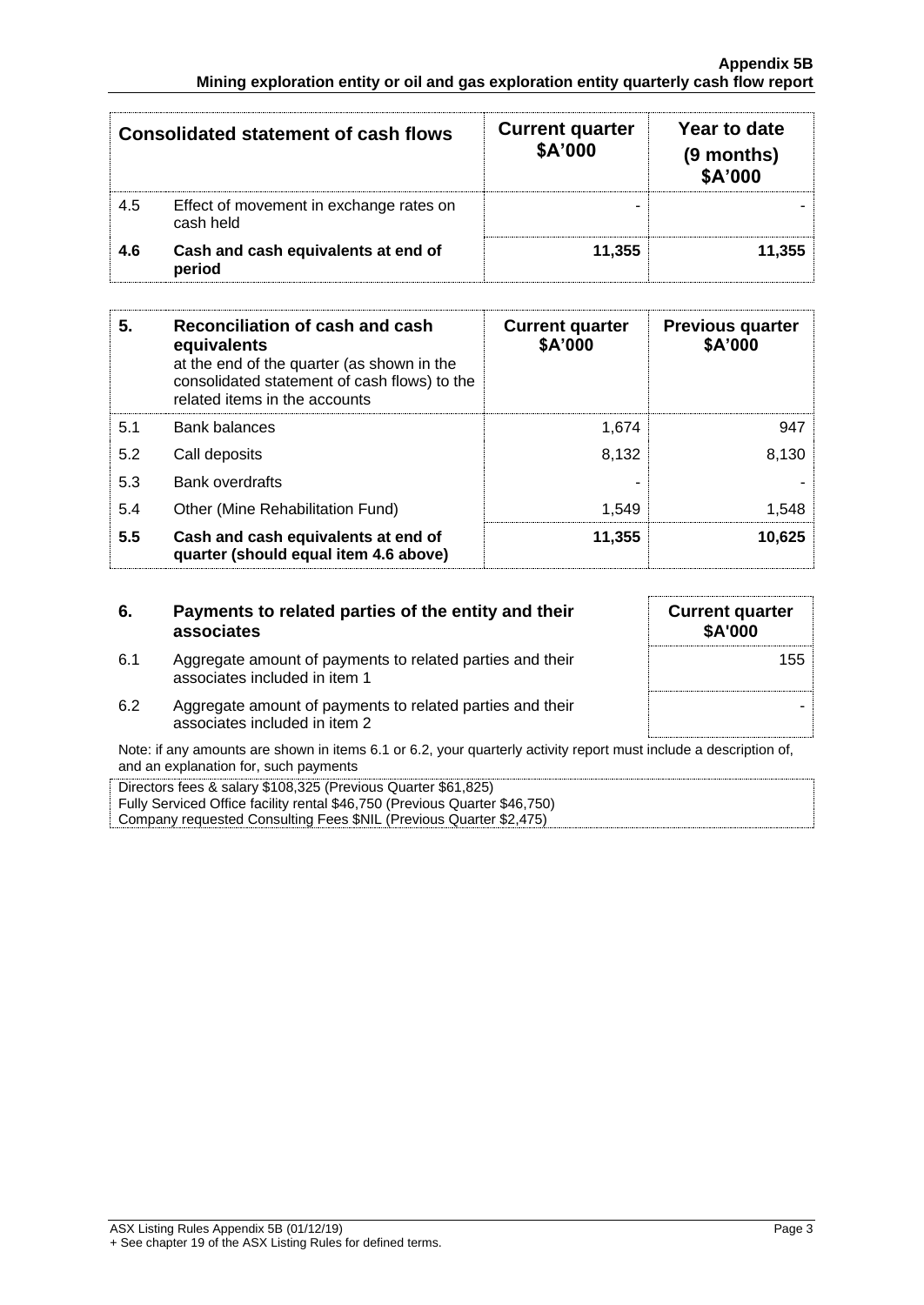| 7.  | <b>Financing facilities</b><br>Note: the term "facility' includes all forms of financing<br>arrangements available to the entity.<br>Add notes as necessary for an understanding of the<br>sources of finance available to the entity.                                                                                                               | <b>Total facility</b><br>amount at quarter<br>end<br>\$A'000 | Amount drawn at<br>quarter end<br>\$A'000 |
|-----|------------------------------------------------------------------------------------------------------------------------------------------------------------------------------------------------------------------------------------------------------------------------------------------------------------------------------------------------------|--------------------------------------------------------------|-------------------------------------------|
| 7.1 | Loan facilities                                                                                                                                                                                                                                                                                                                                      |                                                              |                                           |
| 7.2 | Credit standby arrangements                                                                                                                                                                                                                                                                                                                          |                                                              |                                           |
| 7.3 | Other (please specify)                                                                                                                                                                                                                                                                                                                               |                                                              |                                           |
| 7.4 | <b>Total financing facilities</b>                                                                                                                                                                                                                                                                                                                    |                                                              |                                           |
|     |                                                                                                                                                                                                                                                                                                                                                      |                                                              |                                           |
| 7.5 | Unused financing facilities available at quarter end                                                                                                                                                                                                                                                                                                 |                                                              |                                           |
| 7.6 | Include in the box below a description of each facility above, including the lender, interest<br>rate, maturity date and whether it is secured or unsecured. If any additional financing<br>facilities have been entered into or are proposed to be entered into after quarter end,<br>include a note providing details of those facilities as well. |                                                              |                                           |
|     |                                                                                                                                                                                                                                                                                                                                                      |                                                              |                                           |

| 8.  | Estimated cash available for future operating activities                     | \$A'000 |
|-----|------------------------------------------------------------------------------|---------|
| 8.1 | Net cash from / (used in) operating activities (Item 1.9)                    | 730     |
| 8.2 | Capitalised exploration & evaluation (Item 2.1(d))                           |         |
| 8.3 | Total relevant outgoings (Item $8.1 +$ Item $8.2$ )                          | 730     |
| 8.4 | Cash and cash equivalents at quarter end (Item 4.6)                          | 11,355  |
| 8.5 | Unused finance facilities available at quarter end (Item 7.5)                |         |
| 8.6 | Total available funding (Item $8.4 +$ Item $8.5$ )                           | 11,355  |
| 8.7 | Estimated quarters of funding available (Item 8.6 divided by<br>Item $8.3$ ) | N/A     |

8.8 If Item 8.7 is less than 2 quarters, please provide answers to the following questions:

1. Does the entity expect that it will continue to have the current level of net operating cash flows for the time being and, if not, why not?

| Answer:<br>N/A |                                                                                                                                                                                                                        |  |  |
|----------------|------------------------------------------------------------------------------------------------------------------------------------------------------------------------------------------------------------------------|--|--|
| 2              | Has the entity taken any steps, or does it propose to take any steps, to raise further<br>cash to fund its operations and, if so, what are those steps and how likely does it<br>believe that they will be successful? |  |  |
| Answer:<br>N/A |                                                                                                                                                                                                                        |  |  |
| 3              | Does the entity expect to be able to continue its operations and to meet its business<br>objectives and, if so, on what basis?                                                                                         |  |  |
| Answer:<br>N/A |                                                                                                                                                                                                                        |  |  |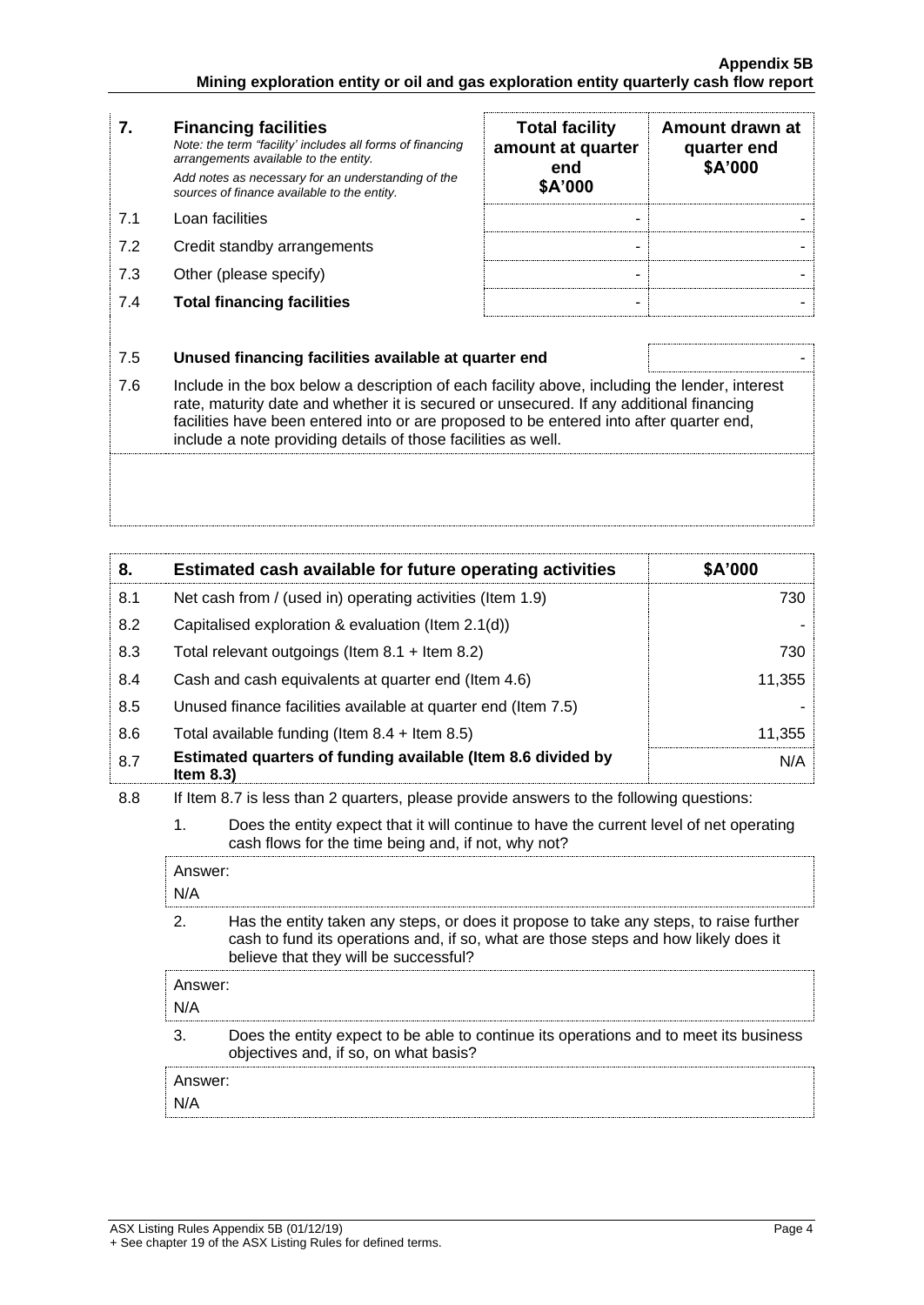#### **Compliance statement**

- 1 This statement has been prepared in accordance with accounting standards and policies which comply with Listing Rule 19.11A.
- 2 This statement gives a true and fair view of the matters disclosed.

Signed: …………………………………….. Date: 29/04/2022.

Name: Glenn Fowles – Company Secretary

#### Authorised by the Board.

#### **Notes**

- 1. This quarterly cash flow report and the accompanying activity report provide a basis for informing the market about the entity's activities for the past quarter, how they have been financed and the effect this has had on its cash position. An entity that wishes to disclose additional information over and above the minimum required under the Listing Rules is encouraged to do so.
- 2. If this quarterly cash flow report has been prepared in accordance with Australian Accounting Standards, the definitions in, and provisions of, *AASB 6: Exploration for and Evaluation of Mineral Resources* and *AASB 107: Statement of Cash Flows* apply to this report. If this quarterly cash flow report has been prepared in accordance with other accounting standards agreed by ASX pursuant to Listing Rule 19.11A, the corresponding equivalent standards apply to this report.
- 3. Dividends received may be classified either as cash flows from operating activities or cash flows from investing activities, depending on the accounting policy of the entity.
- 4. If this report has been authorised for release to the market by your board of directors, you can insert here: "By the board". If it has been authorised for release to the market by a committee of your board of directors, you can insert here: "By the [*name of board committee* – *eg Audit and Risk Committee*]". If it has been authorised for release to the market by a disclosure committee, you can insert here: "By the Disclosure Committee".
- 5. If this report has been authorised for release to the market by your board of directors and you wish to hold yourself out as complying with recommendation 4.2 of the ASX Corporate Governance Council's *Corporate Governance Principles and Recommendations*, the board should have received a declaration from its CEO and CFO that, in their opinion, the financial records of the entity have been properly maintained, that this report complies with the appropriate accounting standards and gives a true and fair view of the cash flows of the entity, and that their opinion has been formed on the basis of a sound system of risk management and internal control which is operating effectively.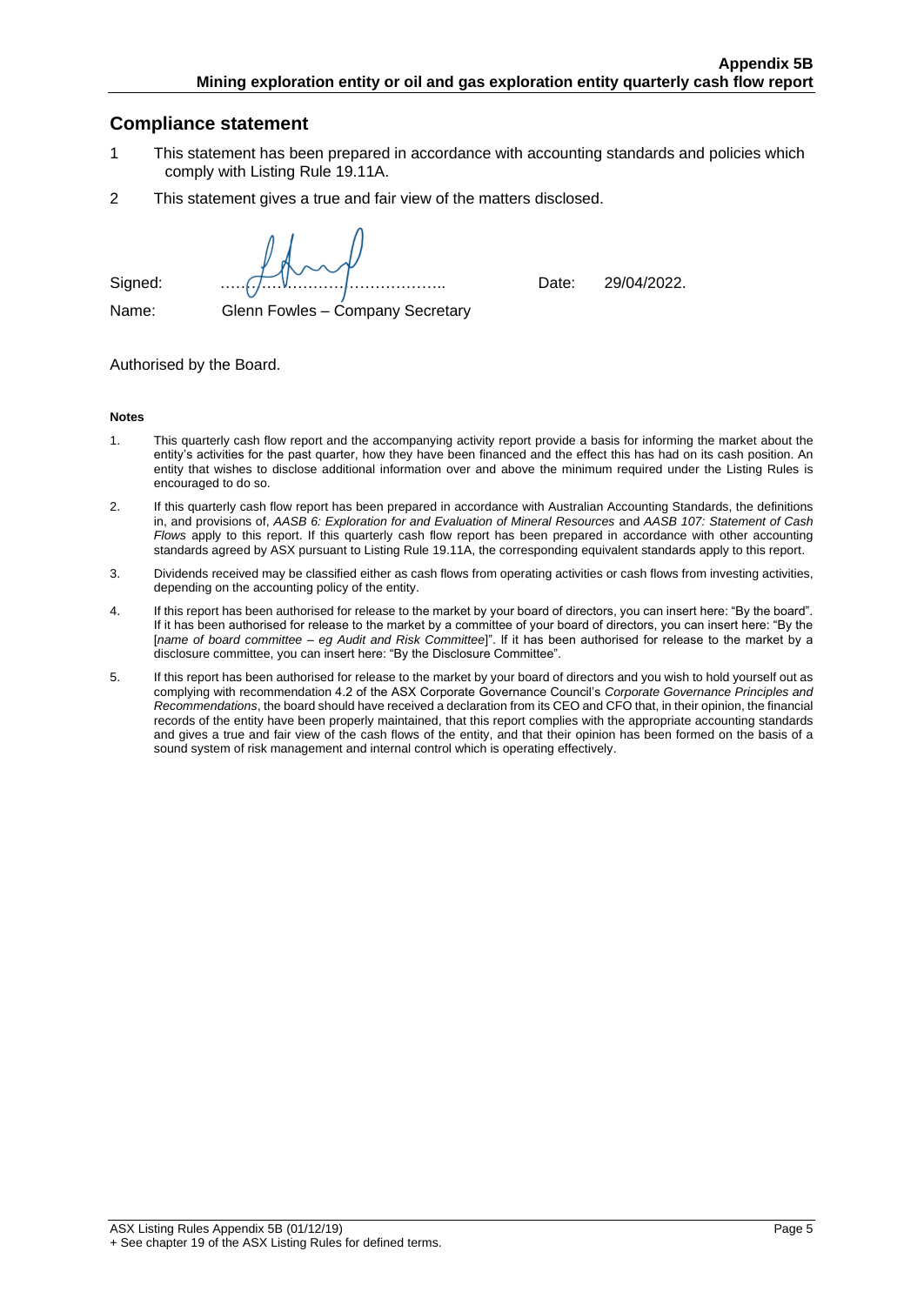#### HAWTHORN RESOURCES LIMITED ACN 009 157 439 CHANGES IN INTERESTS IN MINING TENEMENTS

**10.1 Interests in Mining Tenements relinquished, reduced or lapsed**

| <b>Tenement</b><br><b>Reference</b> | Nature of<br>Interest [note (4)] | Interest at<br>beginning<br>of quarter | Interest at<br>end of<br>quarter |  |
|-------------------------------------|----------------------------------|----------------------------------------|----------------------------------|--|
| P31/2034                            | Surrendered                      | 70%                                    | 0%                               |  |
|                                     |                                  |                                        |                                  |  |

**10.2 Interests in Mining Tenements acquired Or increased**

| <b>Tenement</b><br><b>Reference</b> | Nature of<br>Interest [note (4)] | Interest at<br>beginning<br>of quarter | Interest at<br>end of<br>quarter |
|-------------------------------------|----------------------------------|----------------------------------------|----------------------------------|
| N/A                                 |                                  |                                        |                                  |
|                                     |                                  |                                        |                                  |